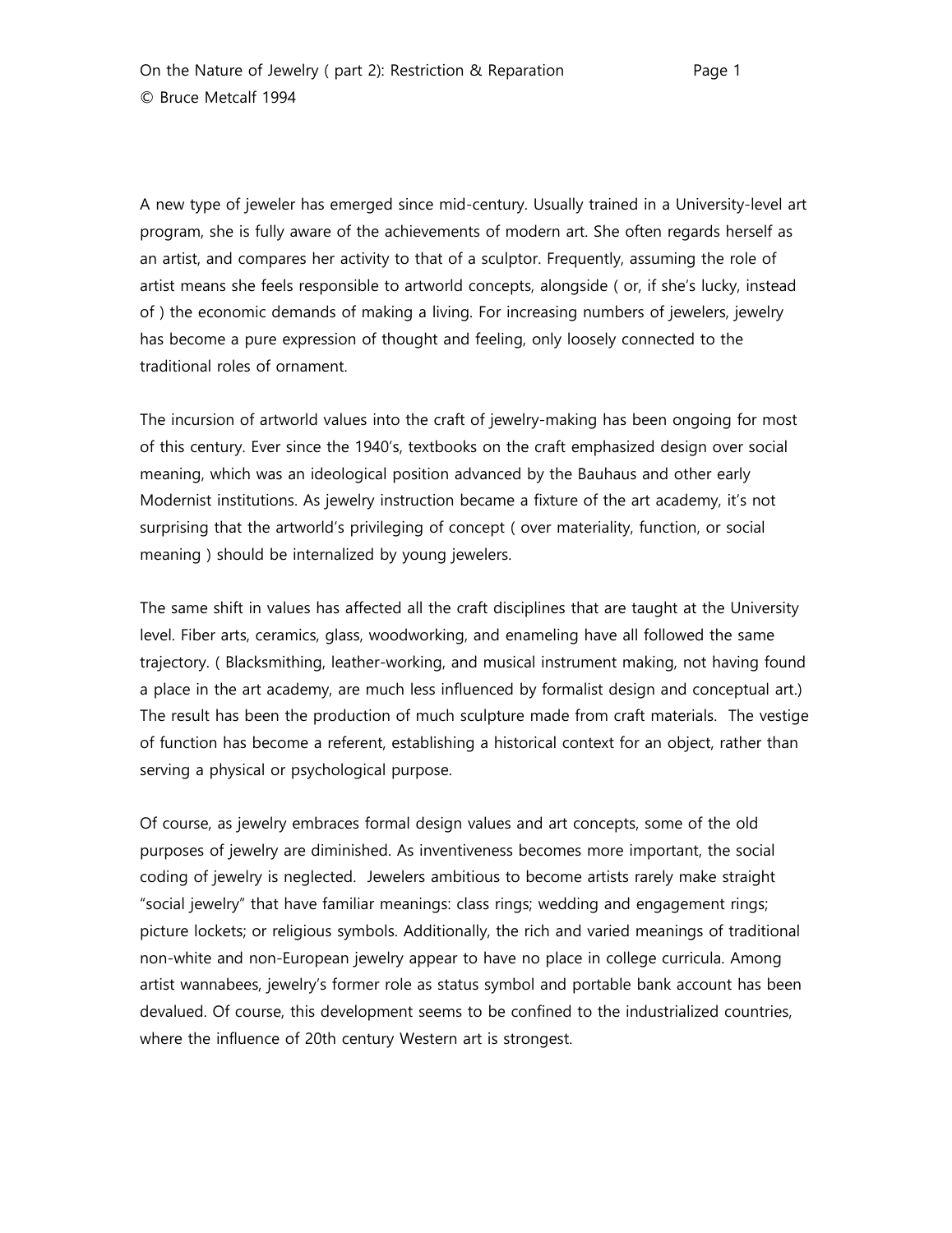Stripped of familiar codes and functions, jewelry has become a vehicle for purely artistic issues. Just as the rectangular canvas was freed from representation and became an arena for the exploration of a range of other themes, so has jewelry become a device for conceptual exploration and personal expression. The subject might be reductivism ( Emmy van Leersum ), social critique ( Otto Kunzli ), or the limits of jewelry itself ( Pierre Degan ),\* but in each case jewelry becomes a platform for the artist's agenda.

A friend of mine once said, "Jewelry is a small vehicle." I think it's a very accurate statement. As jewelers look to the ambitions of painting, sculpture, performance and installation, they find that many of the concepts originated in these art forms are poorly suited to jewelry. For instance, artists in the 1980's found that photography was a perfect device to illustrate theories about how mass-media images control the construction of the self. Cindy Sherman's famous series of self-portrait photographs, in which the artist's identity seemed fragmented and completely flexible, is only one example. Although jewelers have used photography — Eleanor Moty's work from the 1970's comes to mind — and a few have considered the social construction of identity, nobody in the field has yet addressed the intersection of mass-media and the formation of the self as convincingly and powerfully as Sherman. The problem of shoehorning such ideas, which depend on using mass-media imagery, into the vehicle of jewelry has proven very difficult. There are, after all, limits to what a jewelry object can do effectively. The relative smallness of objects that might attach to the body, the limits of weight that portability imposes, the impracticality of directly employing certain mediums ( like video or holograms ): all these restrictions mean that jewelry can serve some intentions well, but many others poorly.

A new generation of jewelers are addressing issues of identity and social construction, but they are not using devices imported from the artworld. Instead, they employ forms and devices from traditional jewelry. ( Jan Baum's lockets, which contain mementos and texts, are an example where an artist uses a familiar jewelry context to speak to the identity question. ) It's significant that this new work appears to accept the limitations of jewelry.

The inherent restrictions of jewelry-making is simultaneously the greatest liability and the greatest asset of jewelry as an artform. While jewelry may not be suitable for many artistic agendas, its limits have a potent attraction: the majority of jewelers are interested in jewelry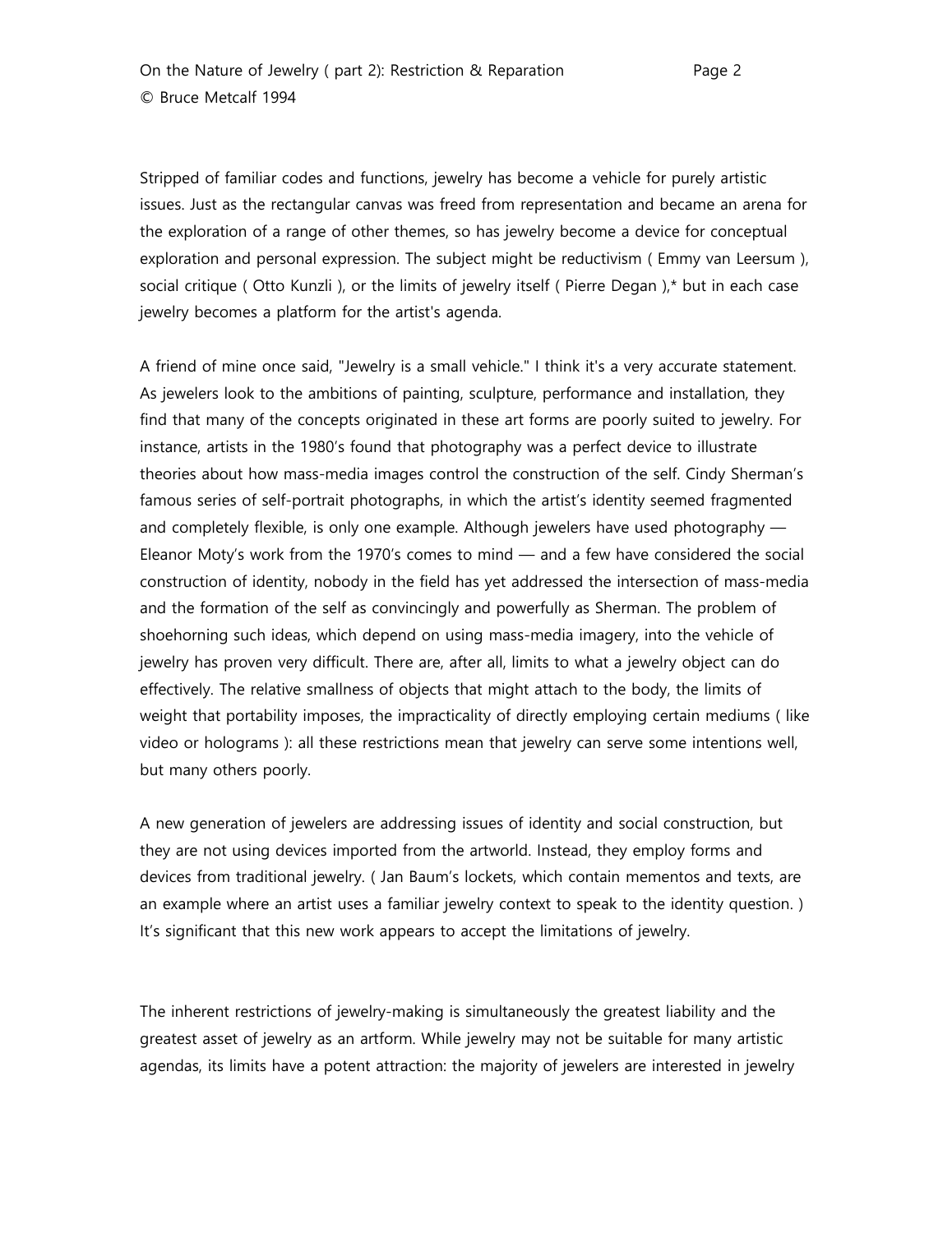because the discipline offers a set of limits. These people disagree with one of the basic groundrules of modernism: that limits exist only to be surpassed.

The very idea of an "avant garde" presupposes incessant progress into ever-new territories, and also subtly implies that territory already occupied is not nearly as interesting. The proposition that established boundaries must be violated is one of the basic assumptions in twentieth-century Western art. The great figures in the Modernist pantheon, from Duchamp and Picasso to Johns and Warhol, all contributed to the revolutions and revisions of how art is defined. Artists like Jacques Lipchitz, who quit abstraction for figuration, are condemned for having abandoned their avant-garde ways. In the mainstream of Modernist art, limitations are automatically suspected of being antithetical to art itself.

Throughout this century, artists have been paring away all the unessential aspects of painting or sculpture. They came up with monochromatic painting and huge stainless-steel cubes, and then moved into conceptual art. Suddenly, in a radical departure from the past, thinking alone was sufficient to the activity of art. But when this process is taken to its logical conclusion, there are no further boundaries to transgress. Everything is permissible and possible: you can paint your face gold and carry a dead rabbit about an art gallery, explaining paintings to it ( Joseph Beuys ); you can tie yourself to another person for a year ( Linda Montano and Tehching Hsieh ); you can attempt to count to infinity ( Jonathan Borofsky ); and it's all valid art. Some artists even investigated criminal acts and fatal self-mutilation. Apparently, there is no longer anything that cannot possibly be art. There are no limits. From now on, artists must deal with total and absolute freedom — and also a haunting sensation that every territory is familiar.

Many so-called "fine" artists are proud of the apparent openness of their fields, and disparage craft disciplines for their limitations. A sculpture teacher I know discourages students from taking craft courses, because, in his logic, the medium-specificity of craft imposes unreasonable limitations. For him, the freedom of 20th century art is authoritative, unquestionable, and desirable. However, he never considered the value of limits, nor the possibility that some people might desire a restriction on their choices.

The question of limitation is caught up in the question of freedom and choice. In a condition of absolute freedom, fictitious as that may be, every option is presented and every option may be chosen. But such freedom is useless until one consciously selects an option, thereby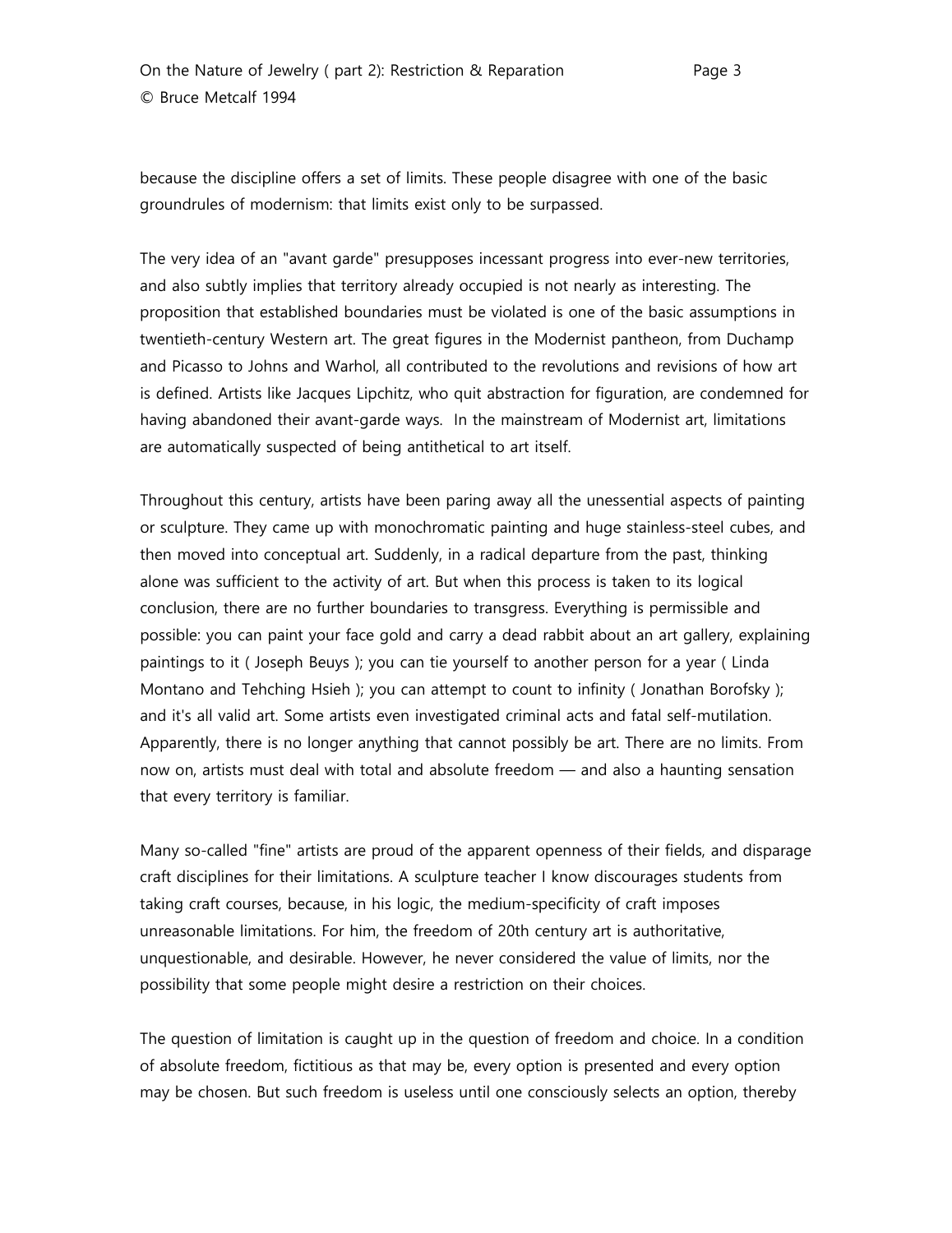eliminating other possible choices from consideration. By taking action, freedom is voluntarily restricted. In the end, freedom without action is pointless, and action without choice is impossible. This is the paradox of liberty: freedom become useful only when limits are accepted. If you're just standing around in a state of being free, contemplating your choices, you're not taking any action. Your condition would be paralysis. A life devoted to keeping all options open at all times is meaningless. Such a life would be devoid of sustained action and commitment. Ultimately, self-imposed limits are necessary.

I am not speaking of limits *imposed* on the individual, but rather choosing limits willfully. Voluntary choice is the crucial distinction here. Most people have felt restricted by a teacher, or a job, or some voice of authority. They feel compelled to act under duress, and their options are involuntarily curtailed. But I'm talking about choices that are made freely, and limitations that are accepted voluntarily.

I suspect the rhetoric of limits is appropriate to the present age. After all, we are learning what we get when we refuse to recognize restrictions. Limitless resources? Limitless oil and gas? Limitless air into which to dump pollutants? The lesson is becoming clearer, at least in the realm of ecology. The physical sphere is finite, and should be carefully preserved. I believe there might be a parallel condition in the artistic realm. The application of some structure and restrictions to the creative spirit is not necessarily evil.

In fact, many people are attracted to the crafts because they are comfortable with the notion of limits. They like the idea of a boundary within which to work, and they're not terribly interested in crossing those boundaries. Instead of the metaphor of constant advancement into foreign territories, the operative metaphor in the crafts is more like a classroom assignment. One accepts a problem and a series of limitations, and then is expected to find a creative, intelligent solution. The craftswoman doesn't see limits as a prison, but as a structure. She enjoys the technologies of a single medium because it restricts possibilities, but within those restrictions more possibilities arise as the material is mastered. The craftswoman also appreciates a traditional context because it gives her a specific history and heritage: potters make pots; glassblowers make vessels; jewelers make jewelry. All are responding to very particular materials and histories. They are given one arena within which to work, and another much larger one to ignore ( or employ ) at will. The restrictions inherent in craft bring focus and clarity.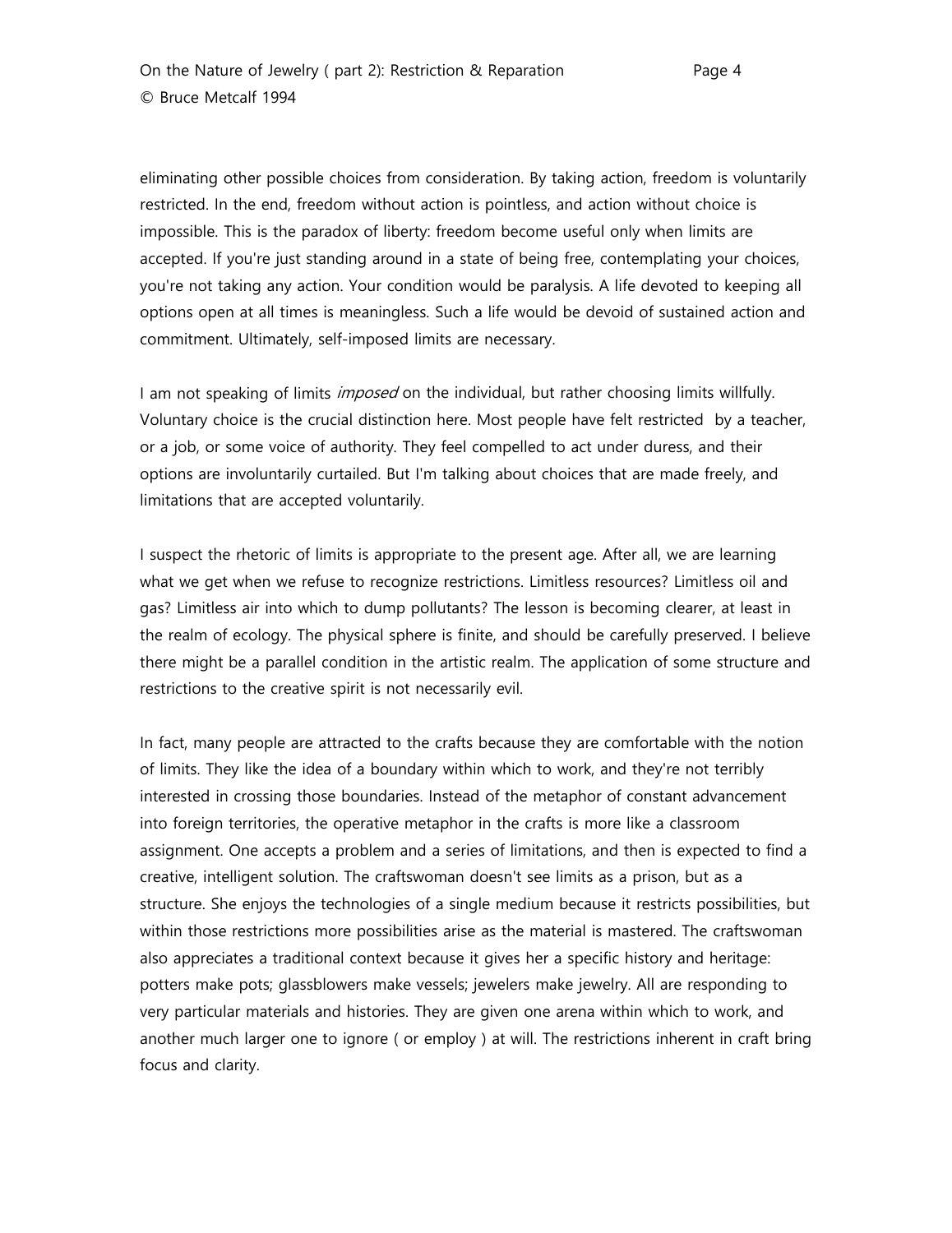The acceptance of limits is a Post-modernist stance. Where Modernism posited art and design in which everything would be new, and newly appropriate to the industrial age, Postmodernism is skeptical. The possibility of endless innovation is questioned, along with the status of artist as singular author. In the Post-modern view, art is so rooted in language and culture, that it is probably impossible to say anything unique. Art is simply a recombination of existing vocabulary. The limitless field of action imagined by Modernists becomes something more like a dictionary, with a finite range of choices. This dictionary includes history, which high Modernists would shun. Furthermore, the artist is restricted by the ideological climate of his place and time. According to Post-modern theory, the old paradigm of art as endless transgression of boundaries becomes meaningless, and the paradigm an art of limits becomes the only option.

Regardless of whether one is Modernist or Post-modernist in outlook, many individuals find the limits inherent in jewelry-making are actually liberating. Limited horizons may be well suited to a certain kind of artistic sensibility.

The concept of sensibility, which refers to artist's psychological tendencies and especially her inclinations of emotion and taste, was once a primary subject of esthetic discourse. Art could not be regarded without thinking of the artist's psychological makeup. The tendency survives in many biographies of artists, which still strive to discover the secret source of creativity. In recent years, the Post-modernist skepticism of artistic genius and the possibility of innovation has called the idea of sensibility into question. However, my experience as an educator has convinced me that artistic predispositions vary widely. Some people need to work large, some small; some love the tactile impression of material in their hands, and some would rather never touch material at all. Quite apart from any consideration of concept, artists respond to something intuitive and deeply ingrained when they choose mediums, subject matter, scale, or style. Those artists who willingly adopt limitations are actualizing a deep and honest predisposition. To dismiss their work as wrongheaded, simply because an art ideology cannot respect their needs, is foolish.

From long observation, I believe that jewelry-making responds to a particular sensibility. I find that most jewelers obtain great satisfaction from working with their hands, and they are capable of extraordinary patience. Most jewelers have a deep and abiding love for small scale, for close inspection of detail, for precision, and for careful workmanship. The sum of these qualities points to a particular temperament, one that is ideally suited to making small objects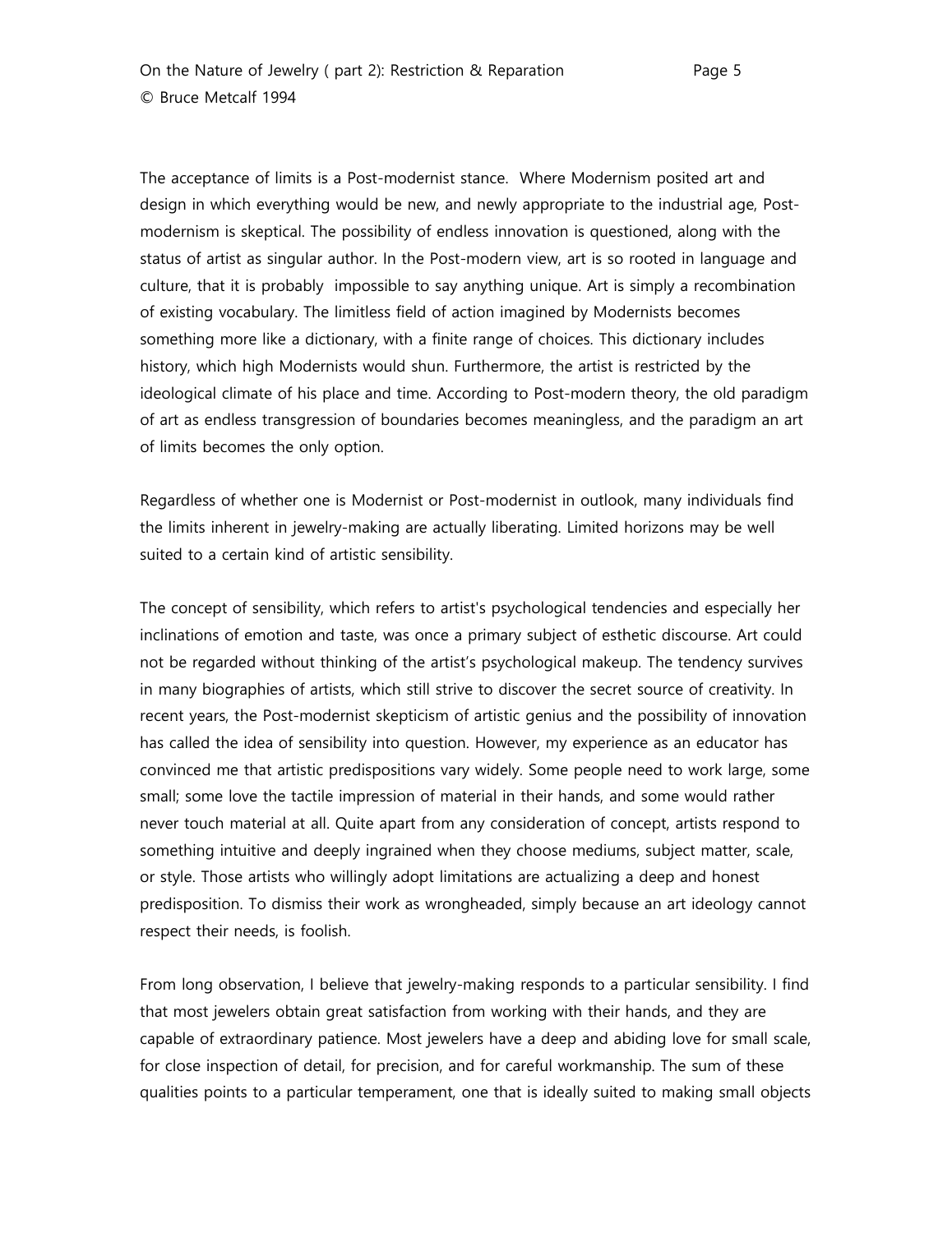out of metal. An artist with a different sensibility might find making jewelry to be uncomfortably confining, and these people usually take up another, more satisfying, medium. But some individuals find jewelry-making to be liberating because it offers a fitting way for their natural inclinations to take form, to have a voice. That's exactly the way I felt when I discovered metalsmithing: it was as if I suddenly found myself a home. What intellectually might appear to be limiting, might in fact be liberating for the right sensibility. A small vehicle might be the perfect vehicle.

However modest jewelry may be, the field still encompasses an amazing breadth and depth. A perusal of pre-literate, historical and contemporary personal adornment will show astonishing variety. At one extreme, jewelry shades into costume: masks, hats, badges, buckles, and insignia can all be regarded as versions of jewelry. At another extreme, jewelry has taken a remarkable variety of forms, from the forged gold kwottenai kanye worn by Fulani women in Mali, to the abstract art deco bracelets by Jean Fouquet. The only real restriction inherent to jewelry is that it must relate to the human body. The human figure remains the site for jewelry, which imposes qualifications of scale, weight, and perhaps expressive potential, but there's a great deal of ground within those boundaries.

\* \* \* \* \* \*

As jewelers become aware of inherent limitations, they will also realize the special potential that jewelry as an art form has. One potential lies in jewelry's ability to communicate to a large audience ( quite a bit larger than the audience for fine art ), and its ability to speak about human connectedness. Jewelry still has the power to intimately connect the artist and her public.

This is an important issue in the artworld, and it gets to some of the basic assumptions about the whole business of being an artist in an industrialized culture today. In a New York Times book review, Wendy Lesser questions the alienated position of contemporary art. . She was writing about a recent novel written in the Victorian mode, which is to say, the book had straightforward narrative description, central characters, and a plot development with a beginning, middle, and resolution. The book relied on all the conventions of writing that avant-garde literature kicked out the door decades ago.

Ms. Lesser contrasts the two modes, as follows: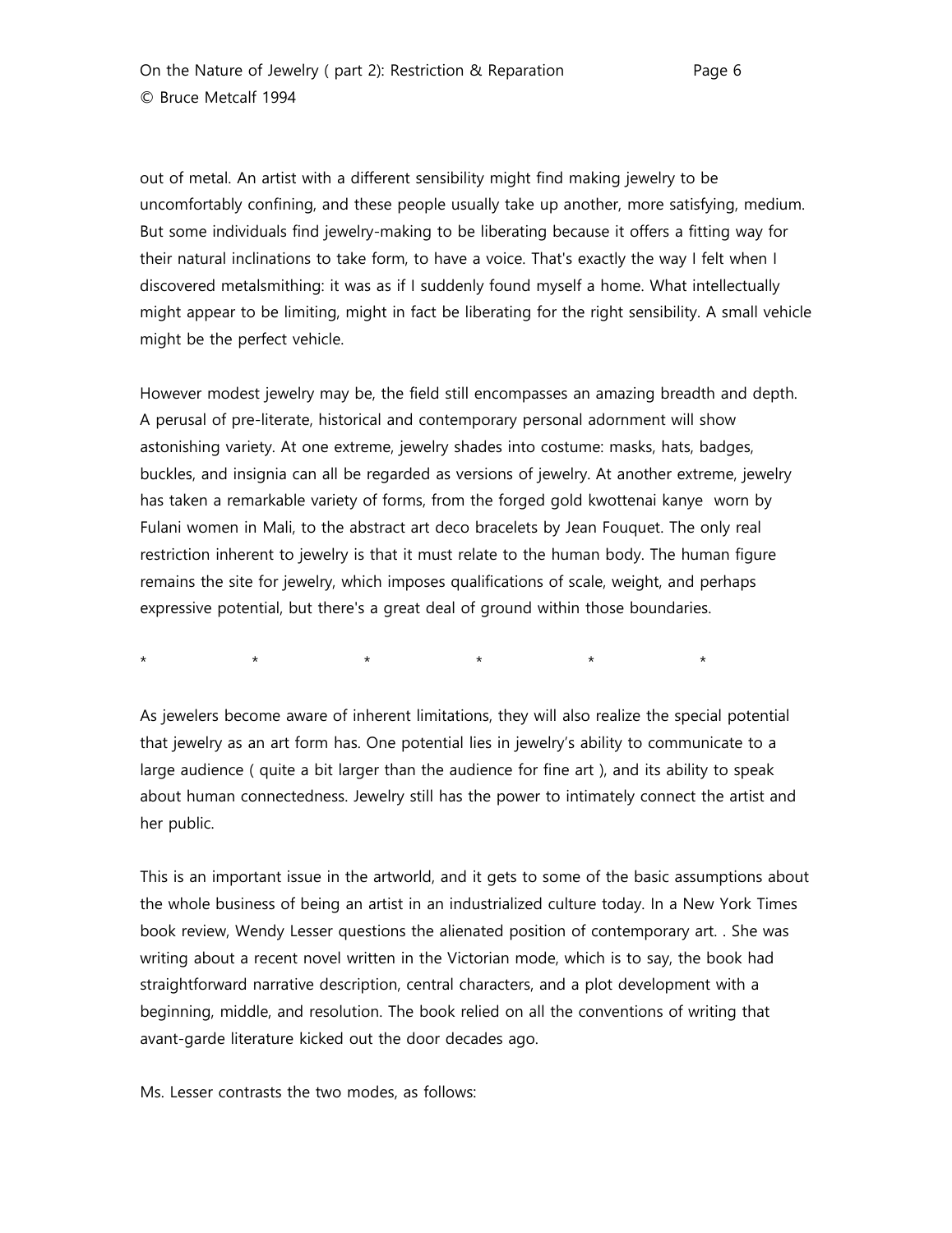"The Victorian-Edwardian novel rested on a firm belief in the intimate link between the individual lives of its readers and the public reality of its era. In contrast, most modern novels seem unable to represent anything more than the thoughts and experiences of their authors. And this distinction is reflected in the stylistic and emotional differences between the two literary periods. With its acrobatic, self-referential use of language and its dependence on clever, unexpected structural experiment, the modern novel trumpets the individuality (not to mention the very existence) of its author; whereas the more continuous, transparent, 'realistic' mode of the Victorian novel reflects a sense of the continuity between one individual and another, a belief that there is a larger reality that we all share. ... And while the modern novel is shaped by disjunction and arbitrariness, the Victorian novel took as its first principle a belief in a guiding pattern in existence - a pattern that might stem from God, or science, or comprehensible social forces, or simply from mutual human love."

This is a powerful idea. Lesser is saying that Modernist art forms have dissolved the link between the artist and his audience. The prototypical artist is now an isolated individual who rarely considers how he and his audience share a bond of common experience, and are subject to the same guiding pattern. The modern novel, and by implication modern art, are controlled by the idea that there is only disjunction and rupture between individuals. The model of modern art is a state of self-involved and self-referential alienation.

For the best part of two centuries, the Western ideal of the true artist has been an isolated visionary, apart from his culture. We recall Irving Stone's Michelangelo performing anatomical studies in the dead of night, or Van Gogh's lonely suicide, or Rothko's ( supposed ) despair over the spiritual ineffectiveness of painting. The prototypical modern artist should be deeply immersed in the continuum of art, but distanced from society. Fortunately, that model is starting to change, especially under the influence of feminist and activist artists, but a state of alienation still seems to be obligatory.

The myth of the alienated artist used to be an artworld standard. Much of the rhetoric connected to visual arts in the 40's and 50's was openly contemptuous of the masses of great unwashed, and artists were encouraged to see the common citizen as too uninformed and ignorant to bother with. Here's Clement Greenberg, writing in 1947, on the small group of abstract painters in New York facing the "dull horror" of American life: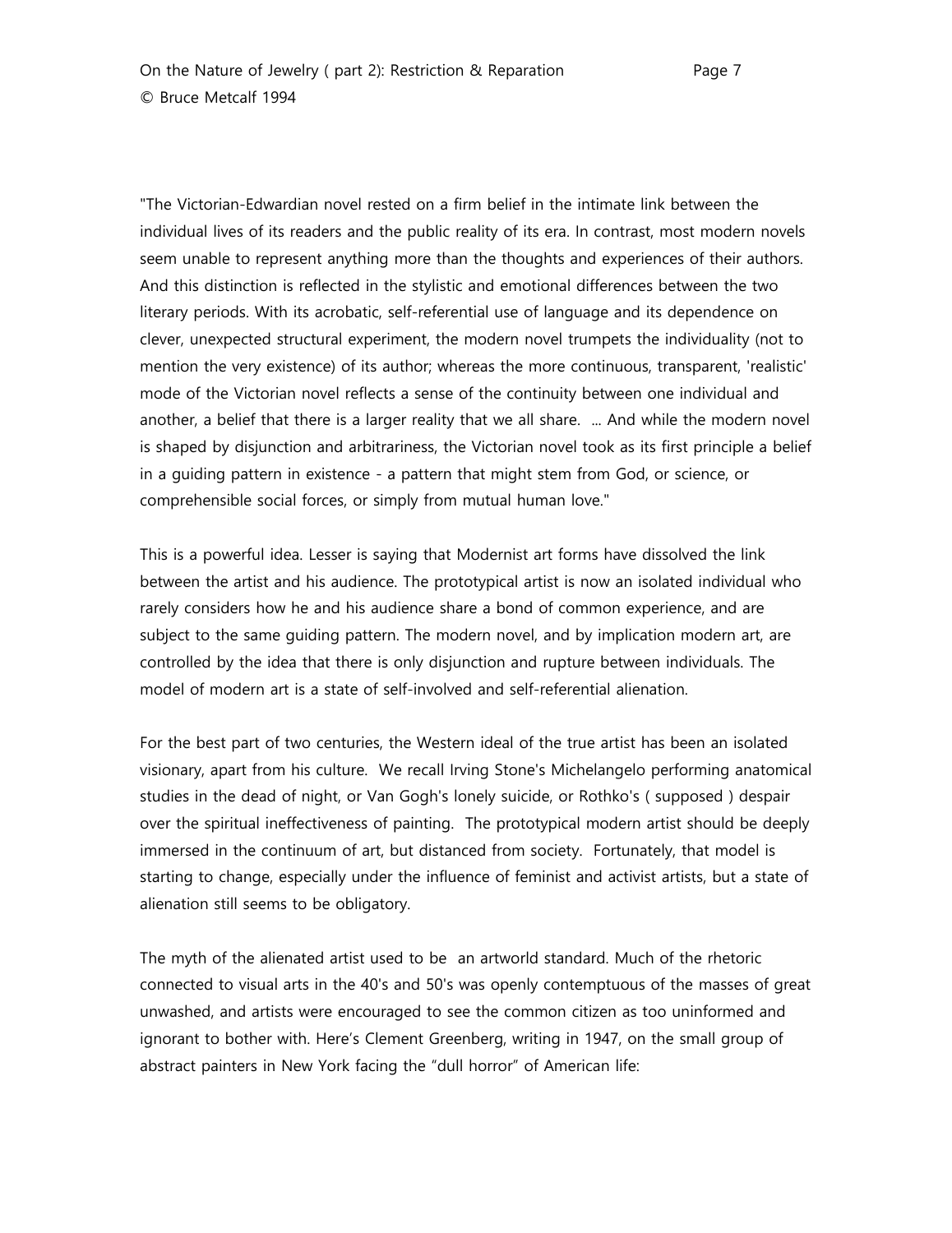"Their isolation is inconceivably crushing, unbroken, damning. That anyone can produce art on a respectable level in this situation is highly improbable. What can fifty do against a hundred and forty million?"

Greenberg imagines the artist as a solitary pioneer stuck inside a culture of ignorant boobs. Communication was relegated to mass-media: illustration, photography, movies, and television, all of which were beneath the consideration of art critics. While Pop Art opened critic's eyes to mass culture, the artworld continues to show little more than contempt and suspicion for the American masses.

At the same time, art's theoretical underpinnings have become increasingly esoteric. An audience that isn't wise to the discourse about modern art itself is excluded from understanding and enjoying it. Because the vast majority of people don't feel that a state of alienation is valuable, and they don't understand the theory-of-the-season, they have no use for art, either. It's no wonder that most ordinary people speak of contemporary art in a tone of defensive scorn.

The abyss between ordinary people and the fine arts is especially sad, considering that the traditional role of visual art was to bind people together, not to hold them apart. The art of every ancient culture, of so-called "primitive"art, religious art, and folk art all spoke to the common experience of common people. The underlying assumptions were that basic beliefs are shared, that the artist is not superior to his audience, and that every individual has an essential place in society and the cosmos. Art spoke of commonalities, not disjunctions, and art used to bring people together. Nor has that role been totally suppressed: if there is any contemporary art form that still emphasizes the relation between artist and public, it is jewelry .

Virtually everyone in western culture utilizes some kind of adornment, from wristwatches and crucifixes to engagement rings. The same audience that the pioneering Modernists reviled have a built-in understanding, and need, for the jeweler's art. No matter how up-to-date and rational we want our culture to be, people continue to employ jewelry for all kinds of spiritual, social, and personal purposes, marking passages and commemorating special relationships. The ritual use of jewelry is still very much alive. Even though it may be employed reflexively, jewelry has never been divorced from modern culture.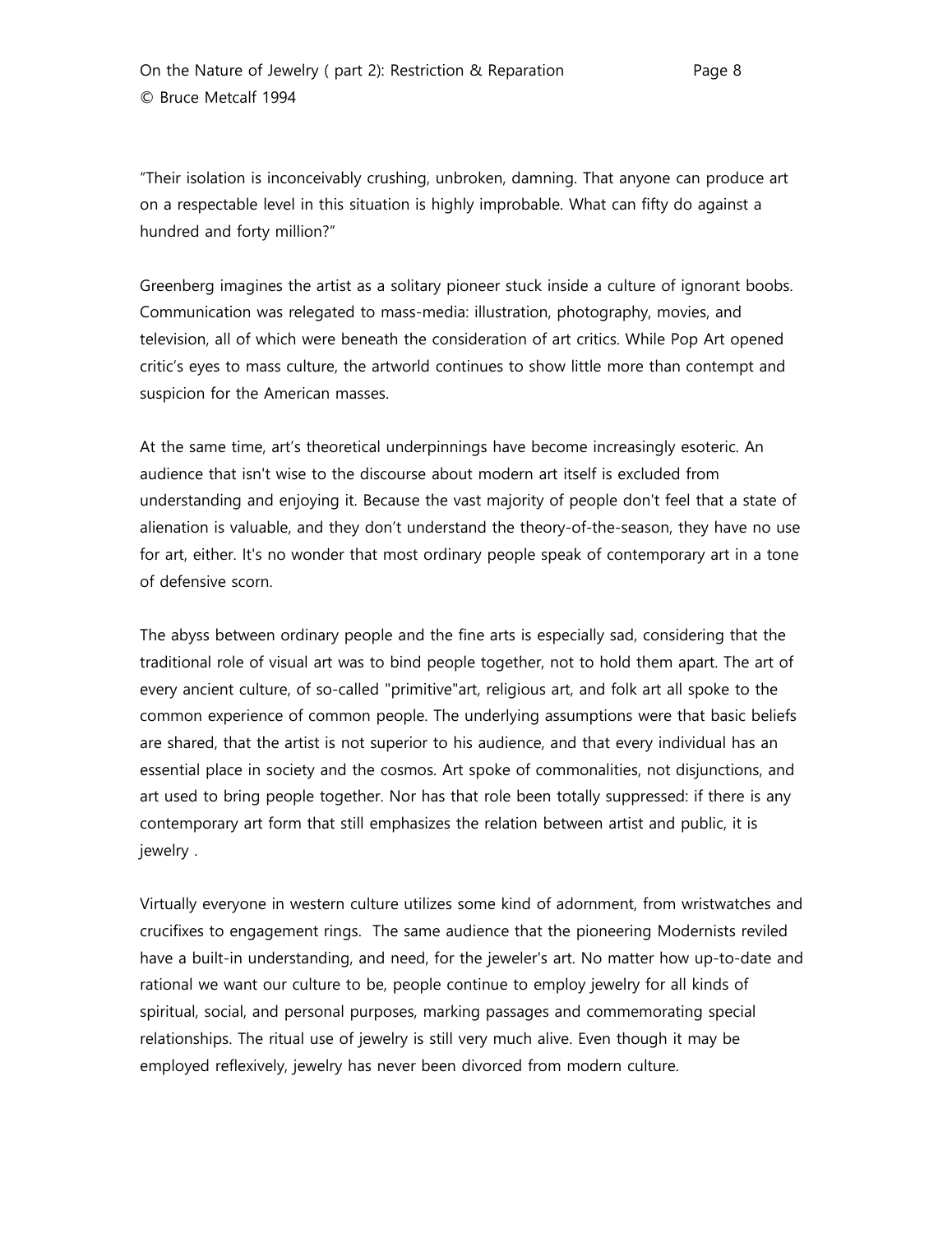People also respond to jewelry because they can use it to alter their own self-image. Jewelry can change how a person is perceived: the wearer can employ the coded messages of different jewelry objects so she might appear radical or conservative, glamorous or frumpy, young or old. ( This is also true of clothing.) Similarly, jewelry can alter how the wearer feels about herself. The psychology of adornment is not well understood, but it is obvious that outward image and inner image can be connected.

Robert Lee Morris speaks of the psychological impact of ornament. He recognizes that personal appearance, being so intimately connected with self-image, is the site of both anxiety and satisfaction. Morris relates how some of his jewelry is large and dramatic, and thus difficult for an introverted woman to have enough confidence to wear. Knowing she will be the center of attention, and knowing the large scale and unconventional materials will make her conspicuous, she might hesitate. But if she can rise to the occasion, and take pleasure in the drama of her newly spectacular appearance, her psyche has to change. Having challenged herself and successfully worn the jewelry, she can gain confidence.

In a sense, Morris makes props for a theater of the self. He considers how adornment can transform a personality, heal a damaged self-image, or encourage a small performance where there might otherwise be only hurry and neglect. For him, jewelry not only creates glamorous images, but it's a device or establishing and enhancing identity.

People also invest jewelry with personal significance, to the point where the objects become amulets and talismans. The New York jeweler Cara Croninger speaks with special fondness of a woman who insisted on bringing her favorite heart-shaped pin to the hospital as a lucky charm for the birth of her first child. Not only did she meditate on the pendant during the birth — using the jewelry in a fairly straightforward way — but then the pendant became a memento of one of the most important events in her life. Of all the art forms, jewelry is uniquely positioned to receive this type of deep personal meaning.

This is not mere mumbo-jumbo. Far from being superstitious, the habit of imbuing objects with meaning is related to the psychological technique of imaging. If a person holds an certain thought in mind, whether it be a phrase or an image or a prayer, the thought starts to influence attitude and behavior. Imaging techniques are often used by professional athletes to improve their performance. This phenomenon is the basis of rituals in all cultures since before recorded history, from the Cha-no-yu to the High Mass. In less institutionalized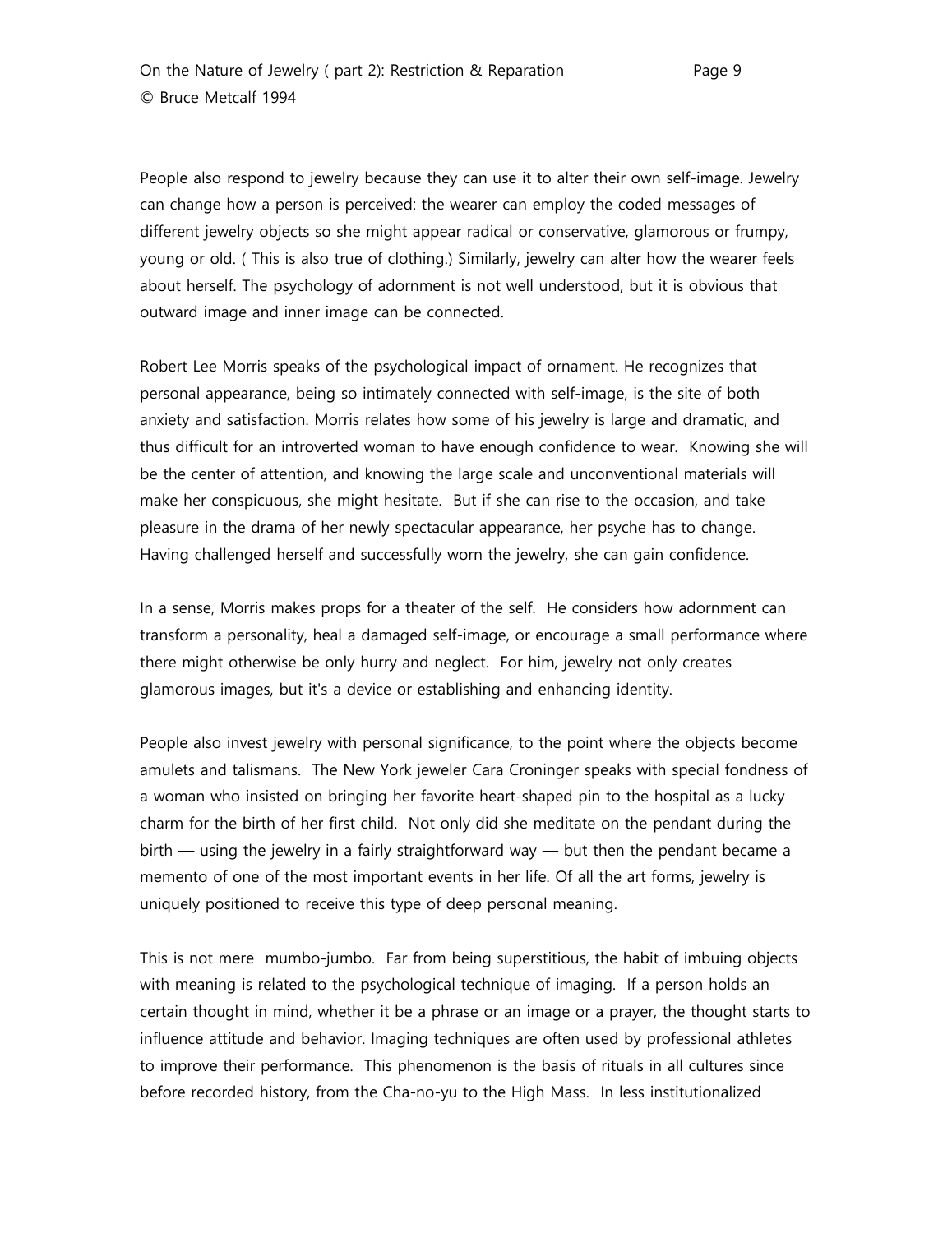On the Nature of Jewelry ( part 2): Restriction & Reparation Page 10 © Bruce Metcalf 1994

settings, an object can serve as an aid in the process of imaging. An amulet may or may not be magic: its power lies in the way the wearer believes she is more confident or more capable or more liable to succeed. In so believing, she's less likely to be discouraged by misfortune and more likely to take advantage of happy accidents. Jewelry can support the human instinct to cope with stress by controlling consciousness.

In addition, jewelry is one of the most intimate of art forms. Only garments also have such a direct relation to the physical body. After all, the jewelry object sits directly on the body, its weight and texture and size a constant reminder of its presence. The motion of jewelry on the moving body creates a subtle tactile experience. Hanging earrings might make a small noise, creating music that only the wearer can hear. If a ring is worn for years, it acquires a patina of age and even conforms itself to the shape of the finger. And lastly, jewelry can be exceptionally durable, staying with people for decades, and even passing from one generation to the next.

A good jeweler considers all of these qualities. With the exception of objects that are never intended to be worn, jewelry implies a transaction between the artist and the wearer. There must be an imaginative connection between the two, and it's generally a sympathetic one. Instead of choosing to see people as estranged from the artistic process, the majority of jewelers see people as essentially like themselves, capable of dignity and intelligence. As soon as jewelry is worn, it can establish an intimate link between maker and audience, and a common ground is shared. As Wendy Lesser would say, jewelry by its nature "reflects a sense of continuity between one individual and another."

Continuity implies reparation, an idea that has recently been raised in the artworld. Reparation, defined in Webster's 7th New Collegiate Dictionary, is "the act of making amends...or giving satisfaction for a wrong or injury." Artists and writers are starting to think that maybe art should not just stand on the sidelines and offer smart remarks, but must make amends for the damage incurred in modern society. In some ways it's a radical notion, because it must overthrow the centuries-old myth of the artist as alienated visionary. A few people, John Perrault and Robert Natkin among them, are proposing that the artist must take on a different role: art must heal.

Probably the notion can be traced back to feminist artists in the 70's, such as Miriam Shapiro and Judy Chicago, who rejected rarefied high art in favor of a version that celebrated familiar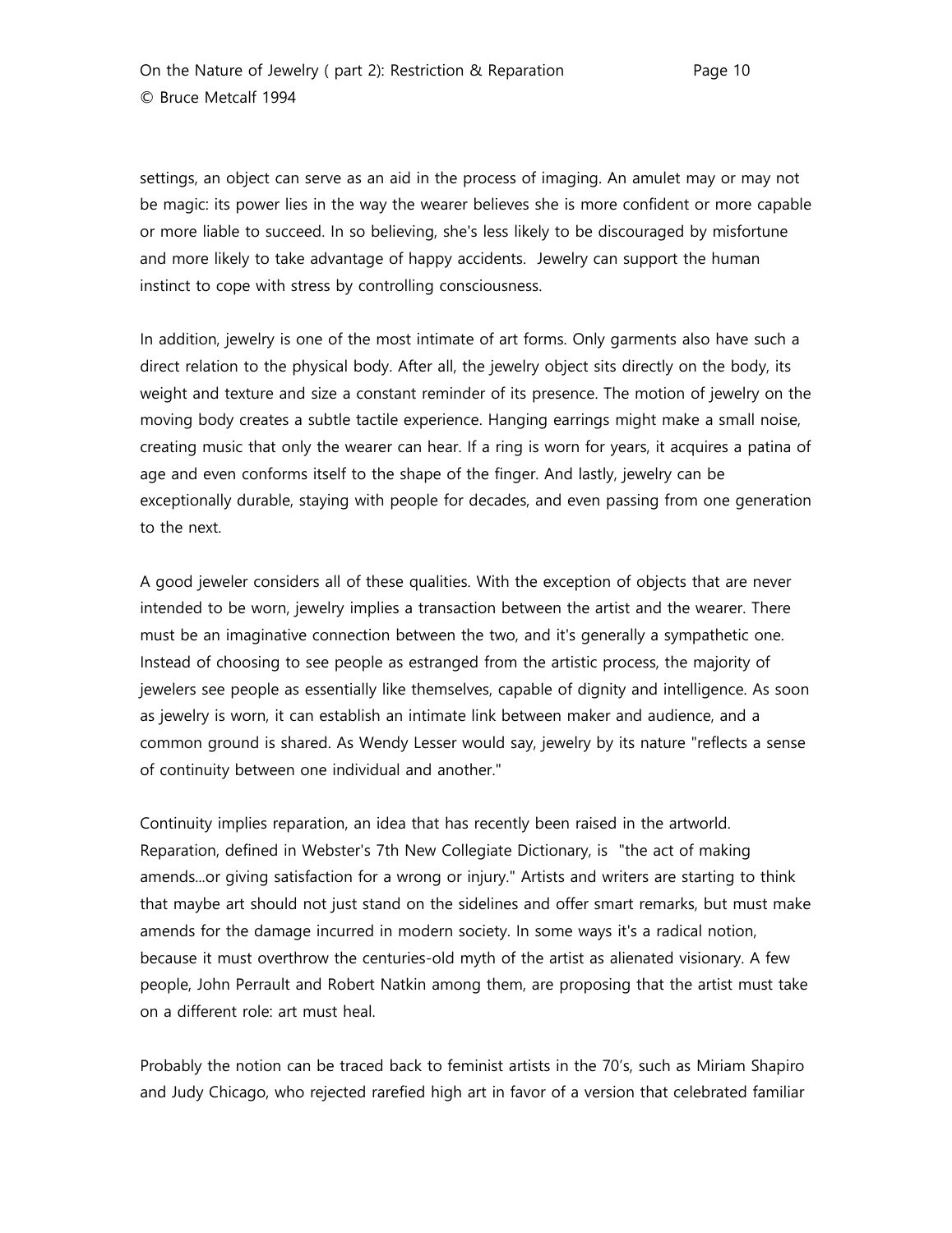On the Nature of Jewelry ( part 2): Restriction & Reparation Page 11 © Bruce Metcalf 1994

domesticity and life-as-lived. Those women favored an orientation toward the joys and pain of ordinary existence rather than the grand theories and difficult abstractions promoted by the art press. Their message was that artists must eschew alienation, and that they can exercise social responsibility by influencing people in beneficial ways.

Perhaps the reader will recall a BBC television series written by the mathematician and humanist Jacob Bronowski called "The Ascent of Man". The series came out in 1973, and one of the programs contained the most moving passage that I have ever witnessed on television. In the last moments of the program, Bronowski walks into a shallow pond at Auschwitz. He grasps a handful of mud, and says,

"Into this pond were flushed the ashes of some four million people. And that was not done by gas. It was done by arrogance. It was done by dogma. It was done by ignorance. ... I owe it as a human being to the many members of my family who died at Auschwitz, to stand here by the pond as a survivor and witness. ... We have to close the distance between the pushbutton order and the human act. We have to touch people."

Bronowski was speaking directly to the tragedy that comes from imagining that there are others — in this case, Jews — who do not have a human face. It was the arrogance and ignorance of the Nazis to believe that the Jews stood irreparably alienated from the German people. Bronowski was speaking of the absolute necessity of reparation: we have to touch people, or somebody suffers the consequences.

Bronowski's simple prescription suggests how every individual shares a collective responsibility for the fate of the world. Every war, every oppressive regime is a sum of individual acts, which can be resisted or permitted. The basic act of resistance to the forces of destruction is not in further violence, but in reaching out to make contact. In touching another person, each of us must confront their humanity, and admit our humility. This touching, which is deeper than just physical sensation, is a profoundly moral act. In touching, we resist arrogance, ignorance and despair.

Artists are not exempt from Bronowski's insight. The belief that alienation is a necessary precondition for authentic art, suggests that the superior artist will be remote and removed from his neighbors. This is a dangerous lie. The Modernist fascination with disjunction and distance encourages precious little contact. If we insist on isolation and alienation, we